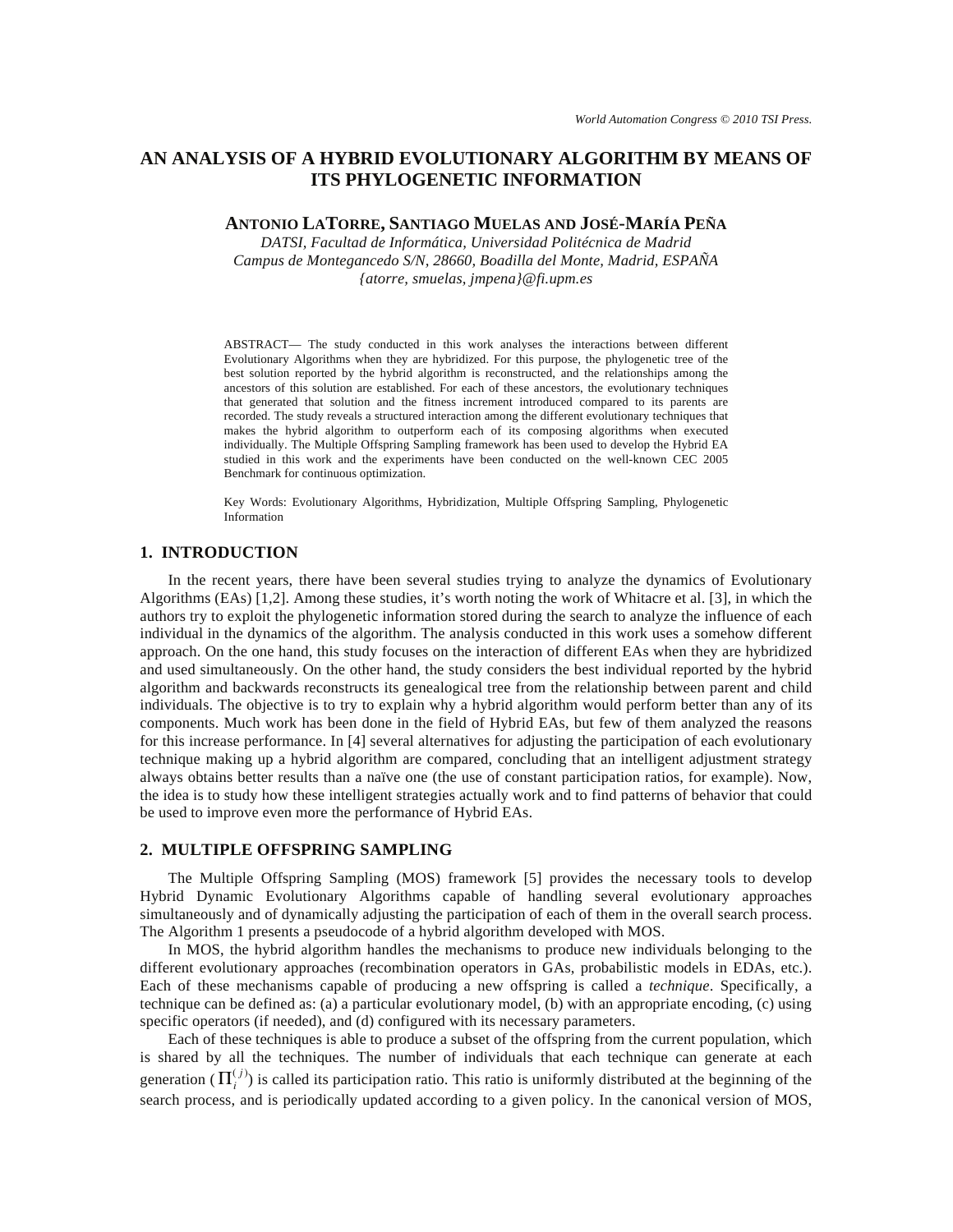this adjustment is carried out by what is known as a *Participation Function (PF)*. This function can carry out simple static assignments or, more interestingly, dynamic adjustments according to a *Quality Measure* that evaluates how good the offspring of each technique is from the point of view of that measure  $(Q_i^{(j)})$ .

- 1: Create initial overall population of candidate solutions  $P_0$
- 2: Uniformly distribute participation among the *n* used techniques  $\rightarrow \forall j \Pi_0^{(j)} = \frac{|P_0|}{n}$ . Each technique produces a subset of individuals according to its participation  $(\Pi_0^{(j)})$
- 3: Evaluate initial population  $P_0$
- 4: while termination criterion not reached do
- Update Quality of  $T_j \rightarrow Q_i^{(j)} = Q(O_{i-1}^{(j)}), \forall j$  $5:$
- Update participation ratios from Quality values computed in Step 5  $\rightarrow \forall j \Pi_{i+1}^{(j)} = PF(Q_i^{(j)})$ 6:
- for every available technique  $T_j$  do  $7:$
- $8:$
- **while** ratio  $\Pi_i^{(j)}$  not exceeded **do**<br>Create new individuals from current population  $P_i$  using technique  $T_j$  $9:$
- Evaluate new individuals  $10<sup>1</sup>$
- Add new individuals to an auxiliary offspring population  $O_i^{(j)}$  $11:$
- $12:$ end while
- end for  $13.$
- Combine populations  $O_i^{(j)}$   $\forall j$  and  $P_i$  according to a pre-established criterion to generate  $P_{i+1}$  $14:$ 15: end while

## **Algorithm 1 Pseudocode of a Hybrid EA developed with MOS**

In this work, the Dynamic Participation Function presented in Equation 1 has been used. This PF evaluates, at each generation, the quality of the offspring produced by each technique. Then, each technique has its participation decreased by a trade-off factor  $\Delta_i^{(j)}$ , which is computed from the relative quality difference between that technique and the best one. The best technique has its participation increased by the sum of all these  $\Delta_i^{(j)}$  factors.

$$
PF_{dyn}(O_{i-1}^{(j)}) = \begin{cases} \Pi_{i-1}^{(j)} + \sum_{k \neq best} \Delta_i^{(k)} & \text{if } j = best, \\ \Pi_{i-1}^{(j)} - \Delta_i^{(j)} & \text{otherwise} \end{cases}
$$

$$
\Delta_i^{(j)} = \xi \frac{Q(O_{i-1}^{(best)}) - Q(O_{i-1}^{(j)})}{Q(O_{i-1}^{(best)})} \Pi_{i-1}^{(j)} \quad \forall j \in [1, n]/j \neq best
$$

**Equation 1 Dynamic Participation Function** 

To compute the quality of the offspring associated to each technique, the average fitness of the top  $\rho$ percent of the offspring populations is calculated, as depicted in Equation 2.

## $Q(O_i^{(j)}) = fAvg(O_i^{(j)}, \rho)$ **Equation 2 Average Fitness Quality Measure**

This way, the Hybrid EA will not only combine the different search capabilities of several evolutionary techniques, but also dynamically adjust the participation of each of them according to their current performance.

On the other hand, for each new individual created by one of the available reproductive technique, its parents and the technique it was created with will be recorded. This way, the phylogenetic analysis proposed in the next section could be carried out.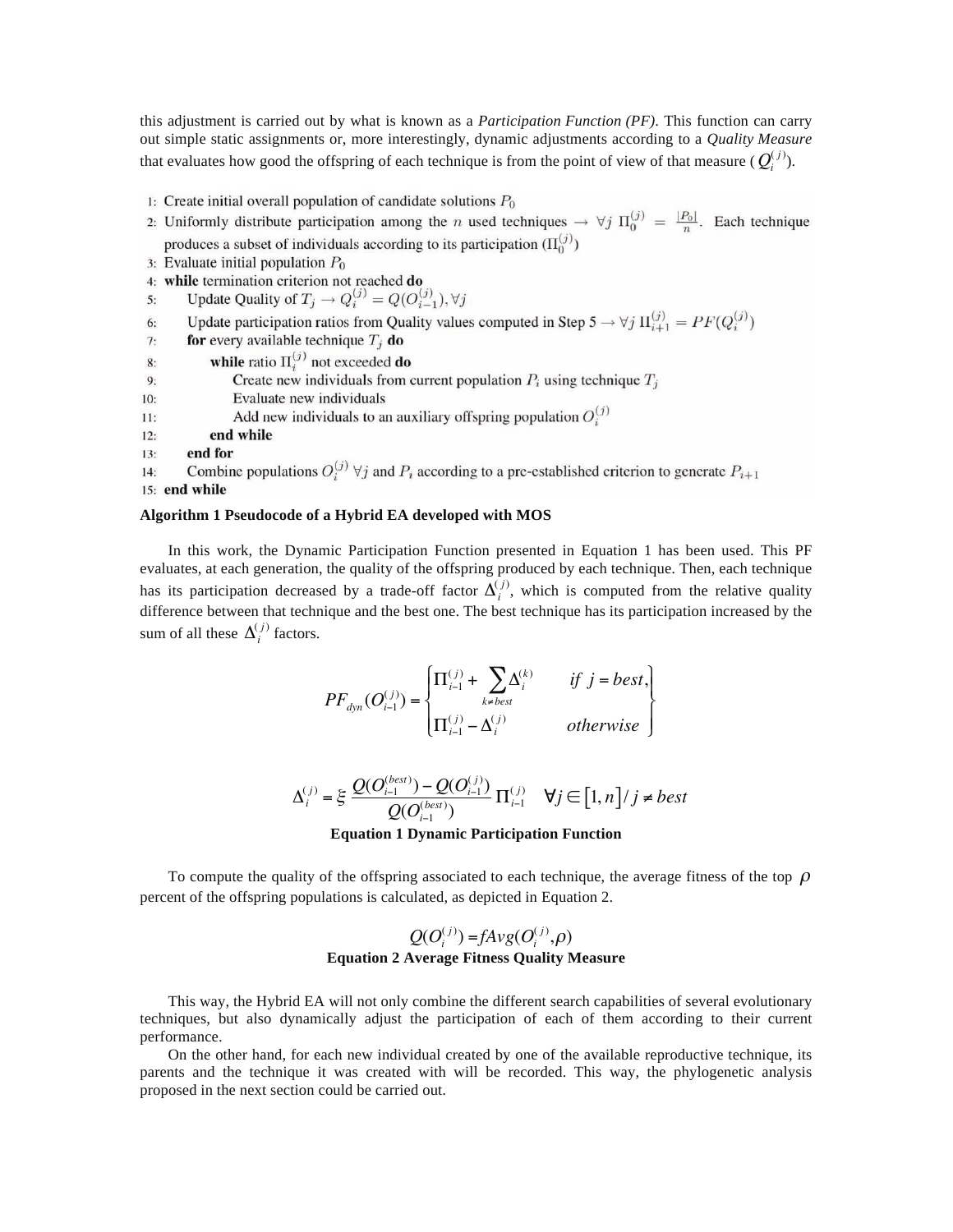### **3. PHYLOGENETIC INFORMATION**

To analyze the behavior of a Hybrid EA from the point of view of the interaction of the different evolutionary techniques collaborating in the search, one option is to reconstruct the genealogical tree of the best individual reported by the algorithm at the end of its execution. From this individual, all its ancestors back until the first generation will be identified, and the relationships among them will be established. For each of the ancestors, its associated technique (the one used to create that individual) and the fitness increment compared with the best of its ancestors are recorded. With that information, a genealogical tree similar to the one depicted in Figure 1 can be constructed.



**Figure 1 Example of a phylogenetic reconstruction from the best individual** 

In this figure, each individual is represented with a different shape and color depending on its associated creation technique, and the relationships between the ancestors are also shown. This information will be used in the following experimentation to see if patterns of interaction between different techniques can be established. The number of direct ancestors (parents) of one individual depends on which technique is being used (2 parents for GAs and 4 for DE).

### **4. EXPERIMENTATION**

For this experimentation, the well-known CEC 2005 Benchmark for continuous optimization [6] has been used. This benchmark is made up of 25 continuous functions of different complexity. The hybrid algorithm used for the experiments has been configured with four techniques: two Genetic Algorithms (BCGM and UCUM) and two Differential Evolution algorithms (DE Exponential and DE Binomial). These techniques have been selected for the good results obtained with their combination in a preliminary experimentation [5]. The particular configuration of each of the techniques is detailed in Table I (a).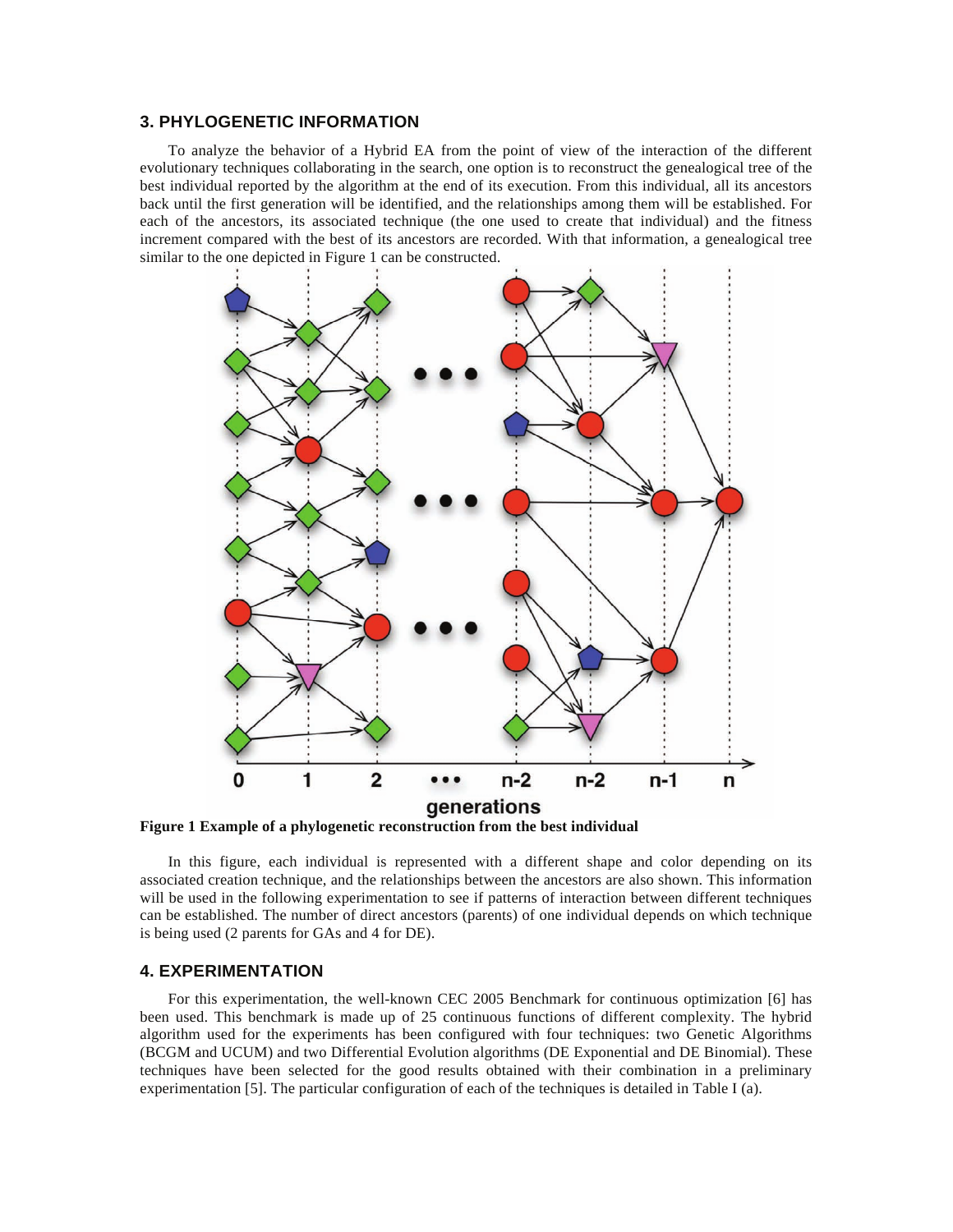|                    | <b>BCGM</b>                     | <b>UCUM</b> | <b>Executions</b>            | 25                     |
|--------------------|---------------------------------|-------------|------------------------------|------------------------|
| <b>Selector</b>    | Tournament (size 2)             | Uniform     | <b>Dimensionality</b>        | 10                     |
| <b>Initializer</b> | Uniform                         |             | <b>Population Size</b>       | 100                    |
| <b>Crossover</b>   | BLX- $\alpha$ ( $\alpha$ = 0.5) | Uniform     | <b>Stop Criterion</b>        | 100,000 Fit. Evals.    |
| <b>Mutator</b>     | Gaussian                        | Uniform     | <b>Elitism</b>               | <b>Full Elitism</b>    |
| Crossover %        | 90%                             |             | <b>Minimum Participation</b> | 0%                     |
| <b>Mutation</b> %  | 10%                             |             | <b>Ouality Measure</b>       | <b>Average Fitness</b> |

**Table I (a) Configuration of the techniques and (b) Configuration of the hybrid algorithm** 

Besides, the global configuration for the hybrid algorithm can be found in Table I (b). Most of the parameters in both Tables I (a) and (b) have been obtained either in a preliminary experimentation or they are classic in the literature. Regarding the hybridization procedure itself, a Dynamic Participation Function has been used. In this case, it uses the Average Fitness of the new individuals created by each technique. A minimum participation ratio of 0% was established. This means that any technique which quality is poor for a long number of generations could be eventually discarded and stop producing new individuals.

As the experimental results are too extensive to be detailed in this paper, a summarized version is provided in Table II. This table presents, on the first hand, the average ranking on the 25 functions that make the benchmark up. It can be observed that the average ranking obtained by the hybrid algorithm developed with MOS is much better than any of its composing algorithms. On the other hand, the Holm Procedure has been used to assess the statistical significance of the results. This procedure allows the comparison of multiple algorithms taking the Family-Wise Error into account, as described in [7]. For this purpose, the algorithm with the best average ranking (the MOS Hybrid in this case) is taken as the control algorithm for the subsequent comparisons. This algorithm will be statistically compared against each of the other algorithms, reporting if there are significant differences between them. In this case, the Holm Procedure found significant differences between the MOS Hybrid algorithm and all the other algorithms, with a significance level  $\alpha = 0.05$ .

|                       | <b>Average Ranking</b> | <b>Holm Procedure</b> |
|-----------------------|------------------------|-----------------------|
| <b>MOS Hybrid</b>     | 1.74                   |                       |
| <b>DE Exponential</b> | 2.68                   |                       |
| <b>DE Binomial</b>    | 3.30                   |                       |
| <b>BCGM</b>           | 3.44                   |                       |
| <b>UCUM</b>           | 3.84                   |                       |

**Table II Average Ranking on the 25 functions and results of the Holm Procedure** 

Regarding the phylogenetic study, two measures will be analyzed for each of the considered functions. First, the percentage of ancestors of the best final individual produced by each technique at each generation will be plotted. This figure will be compared with the dynamic adjustment of participation carried out by the algorithm according to the selected quality measure. And second, the fitness increment introduced in the population by each technique at each generation will be also considered. This will allow an analysis of which influence each of the techniques actually had on the best final solution: if it helped to explore the solutions space or if it was able to refine current solutions and increase their fitness value.

Figure 2 (left) presents the evolution in the number of ancestors of the best final individual by the technique that created each of the ancestors for function F2 (Shifted Schwefel's Problem 1.2). It can be seen that the percentage of ancestors created by the first GA technique (the BCGM technique) dominates during the first 100 generations. This seems to contrast with the participation adjustment depicted in Figure 2 (right). In that figure, the DE Exponential technique acquires most of the participation. Looking at the Quality Measure plot (Figure 3 left) it can be seen that none of the algorithms is actually creating good individuals (in average), although the individuals created by the DE Exponential are better (it can not be seen in the plot due to the low scale of the fitness values at that point). However, during those generations the BCGM is creating more diverse solutions that help the hybrid algorithm to explore the solutions space (although their fitness values are not very good, in average).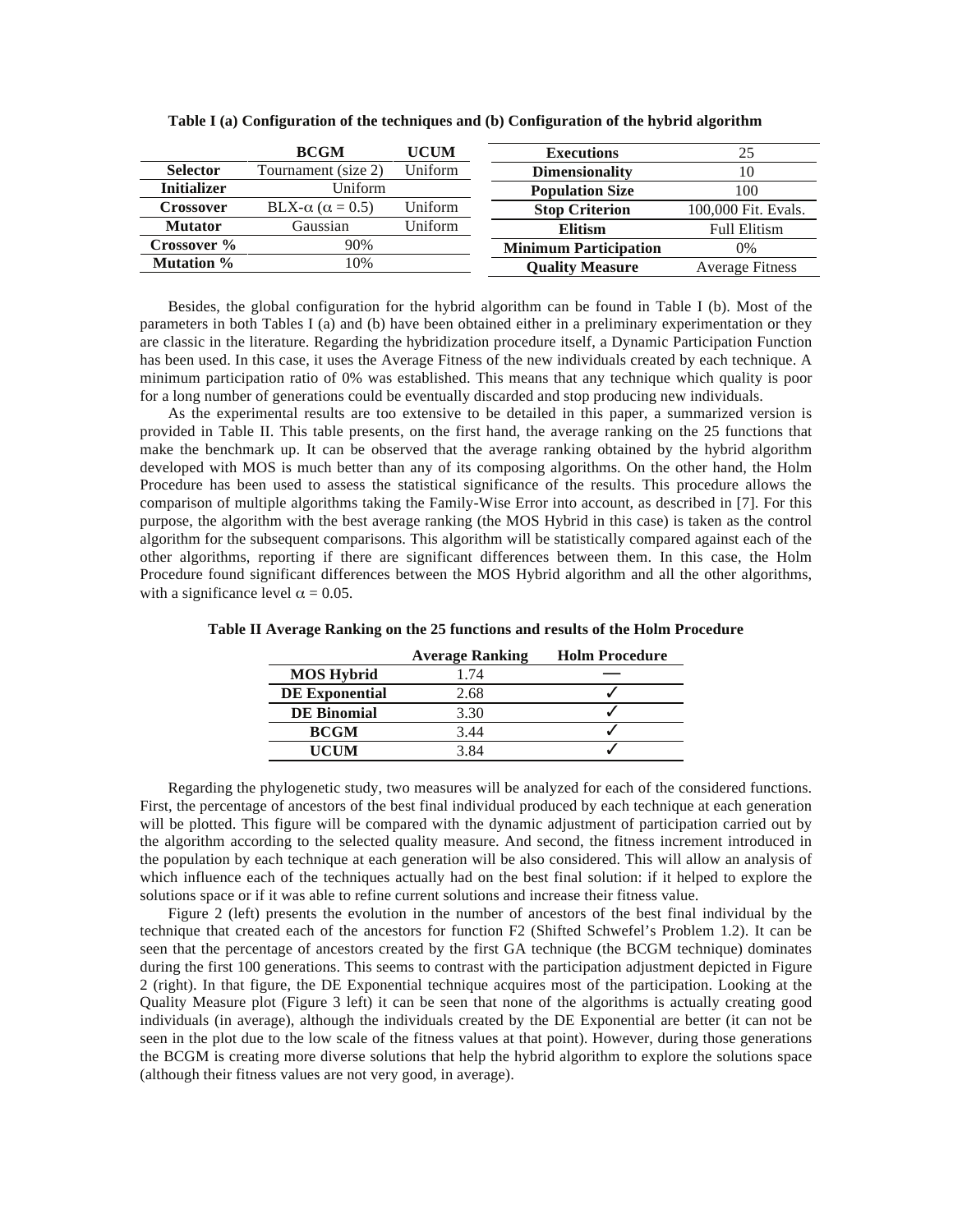

**Figure 2 Percentage of ancestors for each technique (left) and participation adjustment (right) for F2** 



**Figure 3 Quality (left) and Fitness Increment (right) evolutions for F2** 



**Figure 4 Percentage of ancestors for each technique in functions F9 (left) and F22 (right)** 



**Figure 5 Percentage of ancestors for each technique in functions F18 (left) and F24 (right)**